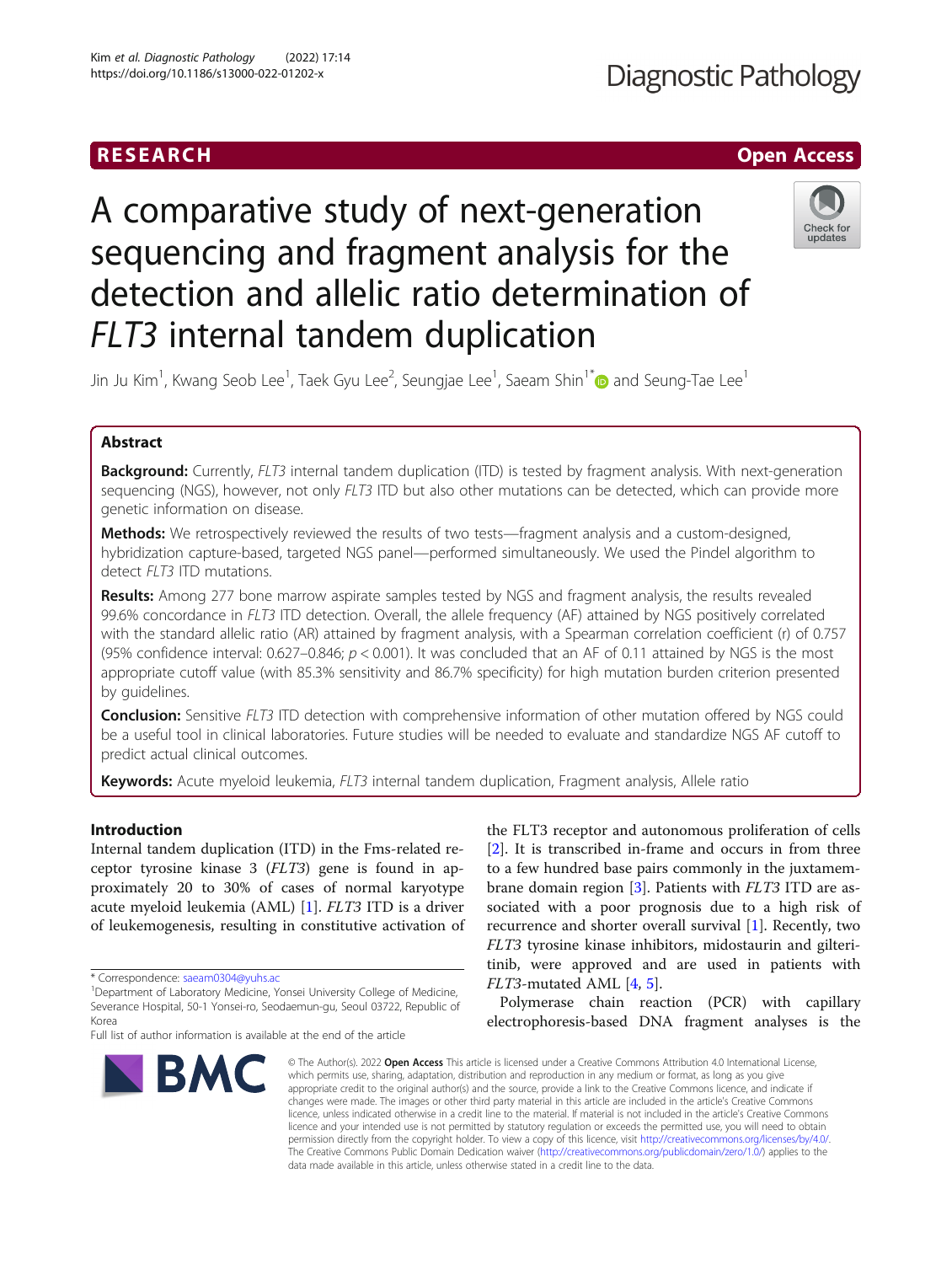current standard method for the detection and quantification of  $FLT3$  ITD  $[6–8]$  $[6–8]$  $[6–8]$  $[6–8]$ . Clinical guidelines, such as the European LeukemiaNet (ELN) and National Comprehensive Cancer Network consensus (NCCN) guidelines, define a FLT3 ITD allelic ratio cutoff of 0.5 as measured by fragment analysis as the optimal riskstratification criterion in AML [\[6](#page-6-0), [9](#page-6-0)].

In the last few years, many molecular diagnostic laboratories have come to employ next-generation sequencing (NGS), which has the advantage of identifying AML-related somatic mutations in multiple genes. Quantitative analysis is also possible using NGS; however, the detection and quantification of large insertion/ deletion (indel) variants are problematic.

In this work, we retrospectively analyzed the clinical data of patients who underwent FLT3 ITD tests using fragment analysis and NGS applied at the primary source to assess the correlation between these two methods of mutation detection and burden measurement.

# Materials and methods

# Patients and samples

This study protocol was approved by the Institutional Review Board of Yonsei University Severance Hospital (approval no. 2021–0389-001). We retrospectively reviewed the concurrent test results of fragment analysis for FLT3 ITD and a targeted NGS panel deployed in our laboratory from January 2017 to March 2021. Patients' diagnosis and response criteria were followed with the 2016 World Health Organization classification of myeloid neoplasms and acute leukemia and 2017 ELN recommendations [[6,](#page-6-0) [10](#page-6-0)]. Samples were referred to the laboratory at diagnosis and follow-up for hematologic neoplasms. For both fragment analysis and NGS, genomic DNA was extracted from bone marrow or wholeblood samples using the QIAamp DNA Blood Mini Kit (Qiagen, Venlo, The Netherlands).

### Capillary electrophoretic fragment analysis

PCR was performed on genomic DNA using an Accu-Power HotStart PCR Premix (Bioneer, Daejeon, Korea) and specific primers [[11\]](#page-6-0) (forward: 5′-FAM- TGCCTA TTCCTAACTGACTCATCA--3′, reverse:5′- TCTTTG TTGCTGTCCTTCCA − 3′) to amplify FLT3 exon 14 and 15 regions with following conditions: 94 °C for 5 min followed by 35 cycles of 94 °C for 30 s, 60 °C for 30 s and 72 °C for 60 s, and final extension at 72 °C for 7 min. Thereafter, 10 μL of the mixture of 0.5 μL fragmentlength standard (GeneScan-600 LIZ Size Standard, Thermo Fisher Scientific, Foster City CA, USA) and 10 μL HiDi formamide (Thermo Fisher Scientific) was added to  $1 \mu$ L of 30 times diluted PCR product. After the initial denaturation of this mixture at 95 °C, sizeseparation by capillary electrophoresis was performed on a 3130 Genetic Analyzer (Thermo Fisher Scientific) using the separation matrix POP-7 polymer (Thermo Fisher Scientific). Data analysis was performed using the GeneMapper version 3.2 software program (Thermo Fisher Scientific). The FLT3 ITD allelic ratio (AR) is calculated as the ratio of the peak height of the mutant product to the peak height of the wild-type product. The detection limit of PCR-based capillary electrophoresis fragment analysis used in this study was AR of 0.01. A manual review of the FLT3 ITD region was performed in all cases.

# **Targeted NGS**

NGS was performed with custom probes targeting 497 genes related to hematologic neoplasms (Supplementary Table [1\)](#page-5-0). The DNA probe was used, and the FLT3 ITD region (FLT3 exon 14, exon 15, and intron 14) was tiled with 2× density. Prepared libraries were then hybridized with probes and sequenced on the NextSeq 550Dx instrument (Illumina, San Diego, CA, USA). The Burrows– Wheeler alignment tool was used for sequence alignment. The Pindel algorithm, which was implemented in the DxSeq Analyzer (Dxome, Seoul, Korea), was used to detect FLT3 ITD mutations. The bioinformatics pipelines used the analysis was presented in Supplementary Fig. [1](#page-5-0). The FLT3 ITD allelic frequency (AF) was calculated from the number of sequencing reads showing internal tandem duplication versus the total sequence.

# Statistical analysis

The statistical analysis was performed using MedCalc version 18.2.1 (MedCalc Software, Mariakerke, Belgium). Continuous variables are described using mean values, whereas categorical variables are presented as percentages. Concordance was measured using the percent of agreement between the two assays. A metric variable correlation between AR values obtained by fragment analysis versus AF values obtained by NGS was conducted using Passing Bablok regression analysis with Spearman correlation coefficient. A receiver-operating characteristic (ROC) analysis was performed to determine the sensitivity, specificity, and optimal diagnostic cutoff values of NGS in screening for high FLT3 ITD burden cases. The most appropriate cutoff value was chosen according to ROC analysis, and the area under the ROC curve (AUC) was calculated. Results were considered statistically significant at the level of  $p < 0.05$ .

# Results

# Clinical and molecular characteristics of FLT3 ITD-positive cases identified by NGS

Among 277 samples tested NGS and fragment analysis, 260 cases were collected from initial samples of patients,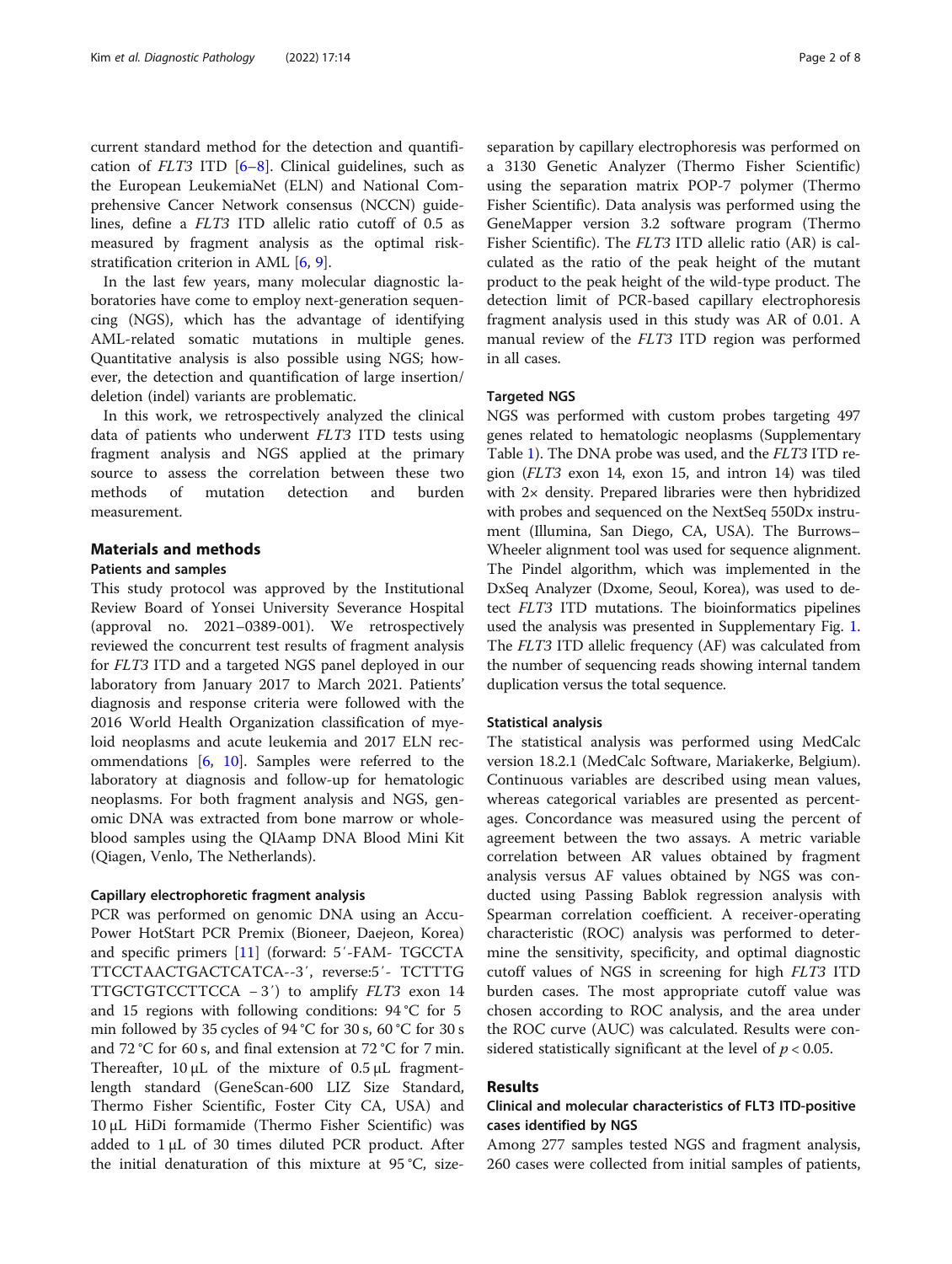including AML ( $n = 236$ ), B-lymphoblastic leukemia ( $n =$ 5), myelodysplastic syndrome/cytopenia ( $n = 13$ ), mixedphenotype acute leukemia ( $n = 2$ ), myeloid sarcoma ( $n =$ 3) and pure erythroid leukemia  $(n = 1)$ . The remaining 17 samples were follow-up samples taken from AML patients. Among 277 samples, FLT3 ITD was detected by both methods in 64 cases and only by NGS in one case. (Table 1). 61 initial samples with FLT3 ITD positive by both methods were collected from AML patients, including AML with mutated  $NPM1$  ( $n = 24$ ), AML with maturation  $(n = 14)$ , AML with myelodysplasia-related change ( $n = 5$ ), acute myelomonocytic leukemia ( $n = 5$ ), AML with biallelic mutation of CEBPA  $(n = 3)$ , acute promyelocytic leukemia  $(n = 3)$ , AML with mutated *RUNX1* (*n* = 2), AML with t  $(8;21)(q22;q22.1)$  (*n* = 2), acute monocytic leukemia  $(n = 2)$  and AML with inv.  $(16)(p13.1q22)$   $(n = 1)$  ([Supplementary Table 2\)](#page-5-0). Aside from 3 acute promyelocytic leukemia patients and one patients without further treatment record, all patients received either standard  $3 + 7$  induction chemotherapy  $(n = 35)$  or hypomethylating agent therapy  $(n = 22)$ . 19 out of 60 patients with treatment medical record are treated with FLT3 inhibitor.

Overall, there were 56 distinct types of FLT3 ITD identified, ranging in size from 18 up to 216 bp, with 48 (85.7%), 3 (5.4%), and 5 (8.9%) of the 56 types falling in the ranges of less than 100, 100 to 150, and greater than 150 bp, respectively. In addition, 41 (73.2%), 8 (14.3%) and 7 (12.5%) ITDs showed insertion sites at exon 14, exon 15, and intron 14, respectively. We observed simple internal tandem duplication, as well as insertion of random extra nucleotides in the 56 types of FLT3 ITDs: 29 (51.8%) demonstrated simple tandem duplications with a

Table 1 Summary of diagnosis and FLT3 ITD results from patients

size range of 18- 216 bp; and other 27 (48.2%) had insertion of extra nucleotides of unknown origin with a size range of 24-167 bp ([Supplementary Table 2\)](#page-5-0).

There were 24 samples from 8 patients assessed by both methods. The studied patients' clinical and bio-logical characteristics are shown in [Supplementary](#page-5-0) [Table 3](#page-5-0). Four patients with FLT3 ITD detected by NGS failed to respond to the chemotherapy.

# Comparison of FLT3 ITD detection by NGS and fragment analysis

NGS demonstrated 99.6% concordance (kappa value: 0.990, 95% confidence interval (CI): 0.970–1.000) with fragment analysis in FLT3 ITD detection, with 65 NGSpositive (size range: 18–216 bp) and 212 NGS-negative cases consistently ruled as positive and negative by fragment analysis, respectively. The AR of FLT3 ITD was estimated to be 0.02 to 28.34 per PCR fragment analysis and the AF was estimated to be 0.005 to 0.937 per NGS analysis. In the single discordant case, FLT3 ITD mutation was not detected by fragment analysis but exhibited a low mutation burden by NGS (AF of 0.006, 0.6%).

Overall, the AF attained by NGS positively correlated with the AR attained by fragment analysis, with a spearman rank correlation coefficient (r) of 0.757 (95% CI: 0.627–0.846;  $p < 0.001$ ) (Fig. [1\)](#page-3-0). In comparing the tumor burden detected by the two methods, different cutoffs were applied due to the difference in burden calculation formula. A value of 0.5 as the cutoff to discern between low and high mutation burdens for fragment analysis was used according to the 2017 ELN guidelines, and a value of 0.33 for NGS was used to concord with the cutoff value by fragment analysis. The NGS results

| <b>Diagnosis</b>                 | Sample,<br>n   | <b>NGS</b>                        |                                   | <b>Fragment analysis</b>         |                               |
|----------------------------------|----------------|-----------------------------------|-----------------------------------|----------------------------------|-------------------------------|
|                                  |                | FLT3 ITD-positive cases, n<br>(%) | Mean allelic frequency<br>(range) | FLT3 ITD-positive case, n<br>(%) | Mean allelic ratio<br>(range) |
| Initial                          | 260            | 61 (23.5)                         | $0.16(0.01 - 0.94)$               | 61(23.5)                         | 1.24 (0.02-28.34)             |
| AML (APL included)               | 236            | 61(25.8)                          | $0.16(0.01 - 0.94)$               | 61(25.8)                         | $1.24(0.02 - 28.34)$          |
| BLL                              | 5              | 0                                 |                                   | 0                                |                               |
| MDS/cytopenia                    | 13             | 0                                 |                                   | $\Omega$                         |                               |
| <b>MPAL</b>                      | 2              | $\mathbf{0}$                      |                                   | 0                                |                               |
| Myeloid sarcoma                  | 3              | $\Omega$                          |                                   | $\Omega$                         |                               |
| Pure erythroid leukemia          |                | $\mathbf{0}$                      |                                   | 0                                |                               |
| Follow-up                        | 17             | 4 (23.5)                          | $0.26(0.01 - 0.78)$               | 3(17.6)                          | 4.77 (0.62-12.56)             |
| AML in complete<br>remission     | 13             | $\Omega$                          |                                   | 0                                |                               |
| AML in relapse/residual<br>blast | $\overline{4}$ | 4(100.0)                          | $0.26(0.01 - 0.78)$               | 3(75.0)                          | 4.77 (0.62-12.56)             |
| Total                            | 277            | 65 (23.5)                         | $0.15(0.01 - 0.94)$               | 64 (23.1)                        | 1.39 (0.02-28.34)             |

Abbreviations: AML, acute myeloid leukemia; APL, acute promyelocytic leukemia; BLL, B-lymphoblastic leukemia; MDS, myelodysplastic syndrome; MPAL, mixedphenotype acute leukemia; NGS, next-generation sequencing, ITD, internal tandem duplication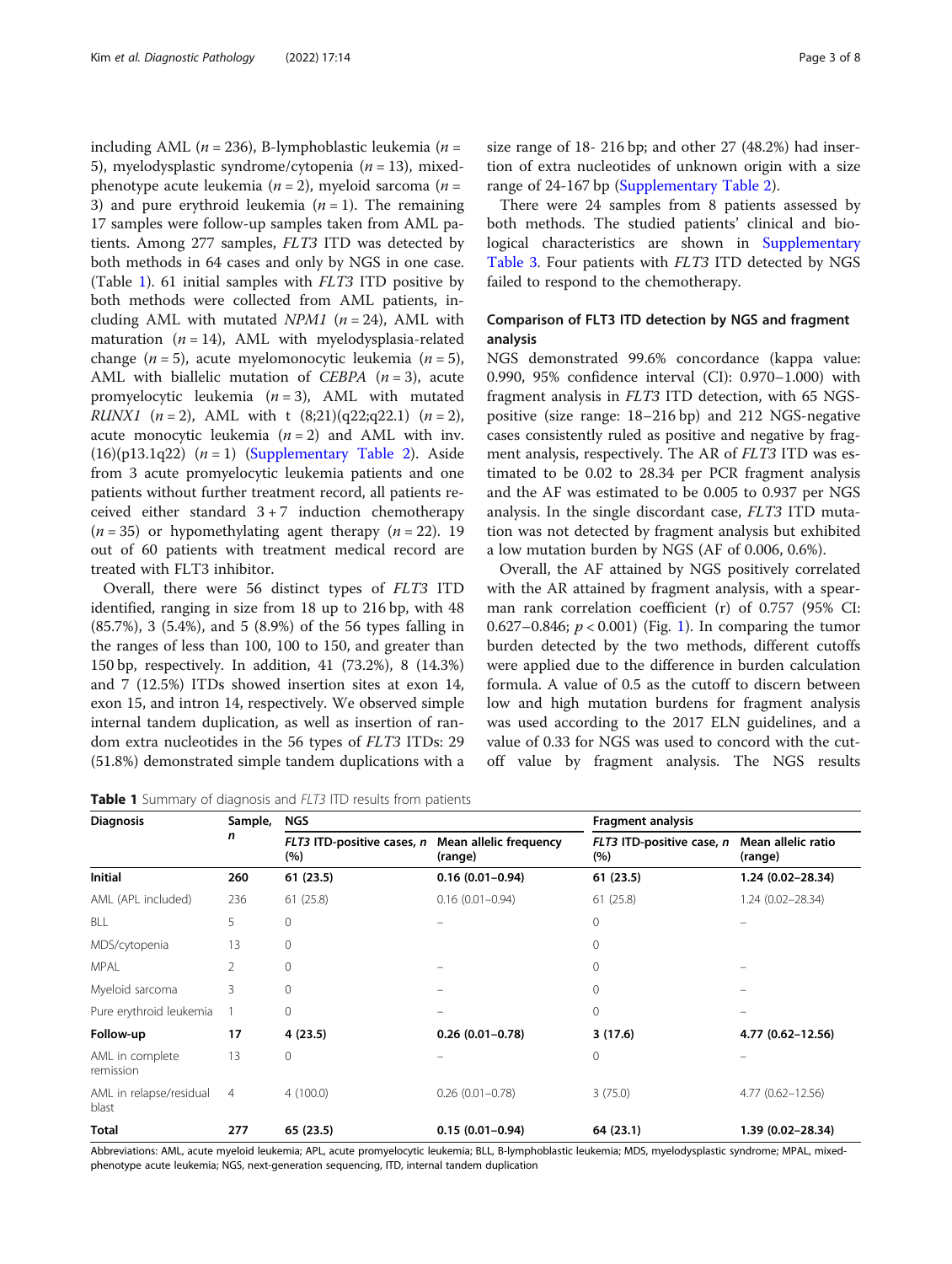<span id="page-3-0"></span>

demonstrated fair agreement (kappa value: 0.14) with fragment analysis in five of 34 (14.7%) high-mutationburden cases and 30 of 30 (100.0%) low-mutationburden cases. Overall agreement was 54.7% (35/ 64) (Table 2).

We performed a ROC curve analysis to specify the appropriate cutoff value for AF per the NGS test method to determine better the degree of tumor burden adopted by the ELN guideline. Based on the results of the ROC curve analysis, the cutoff value to achieve optimal sensitivity and specificity during NGS was 0.11 (Fig. [2](#page-4-0)). If an allelic ratio of 0.11 for NGS was chosen as a new cutoff value, the sensitivity and specificity values for diagnosis were 85.3% (95% CI: 68.9–95.0%) and 86.7% (95% CI: 69.3–96.2%), respectively.

# **Discussion**

FLT3 ITD mutation is a well-known predictive factor for poor prognosis in AML [[12\]](#page-6-0). According to recommendations, the higher relapse rates and shorter overall

survival times associated with FLT3 ITDs are influenced by mutation burden, at the boundary of 0.5, such that a highly accurate measurement of AR is necessary [\[13](#page-6-0)]. Patients with FLT3 ITD mutations carry a particularly poor prognosis such that allogeneic bone marrow transplantations during the first period of remission in this population are usually performed [\[14](#page-6-0), [15\]](#page-6-0). However, relapse following transplant occurs frequently [[16,](#page-6-0) [17\]](#page-6-0).

Recently, FLT3 inhibitors were introduced, leading FLT3 ITD to become an even more important indicator for determining subsequent treatment modalities [[18](#page-6-0), [19\]](#page-6-0). Minimal residual disease (MRD) studies conducted using quantitative reverse-transcription PCR have made it clear that FLT3 ITD MRD levels following induction chemotherapy are a predictive marker of the duration of complete remission. However, sequence-specific PCR is burdensome to perform, difficult to standardize, and not routinely available outside of a research setting [\[20](#page-6-0)–[23\]](#page-6-0).

NGS enables the detection of subclinical disease in AML and allows the identification of the clonal

**Table 2** Concordance of FLT3 ITD mutation burden classification between NGS and fragment analysis

| <b>Fragment analysis</b> | Next-generation sequencing |                      | Total      | %         |
|--------------------------|----------------------------|----------------------|------------|-----------|
|                          | Low mutation burden        | High mutation burden |            | Agreement |
| Low mutation burden      | 30                         |                      | 30 (46.9%) | 54.7%     |
| High mutation burden     | 29                         |                      | 34 (53.1%) |           |
| <b>Total</b>             | 59 (92.2%)                 | 5(7.8%)              | 64         |           |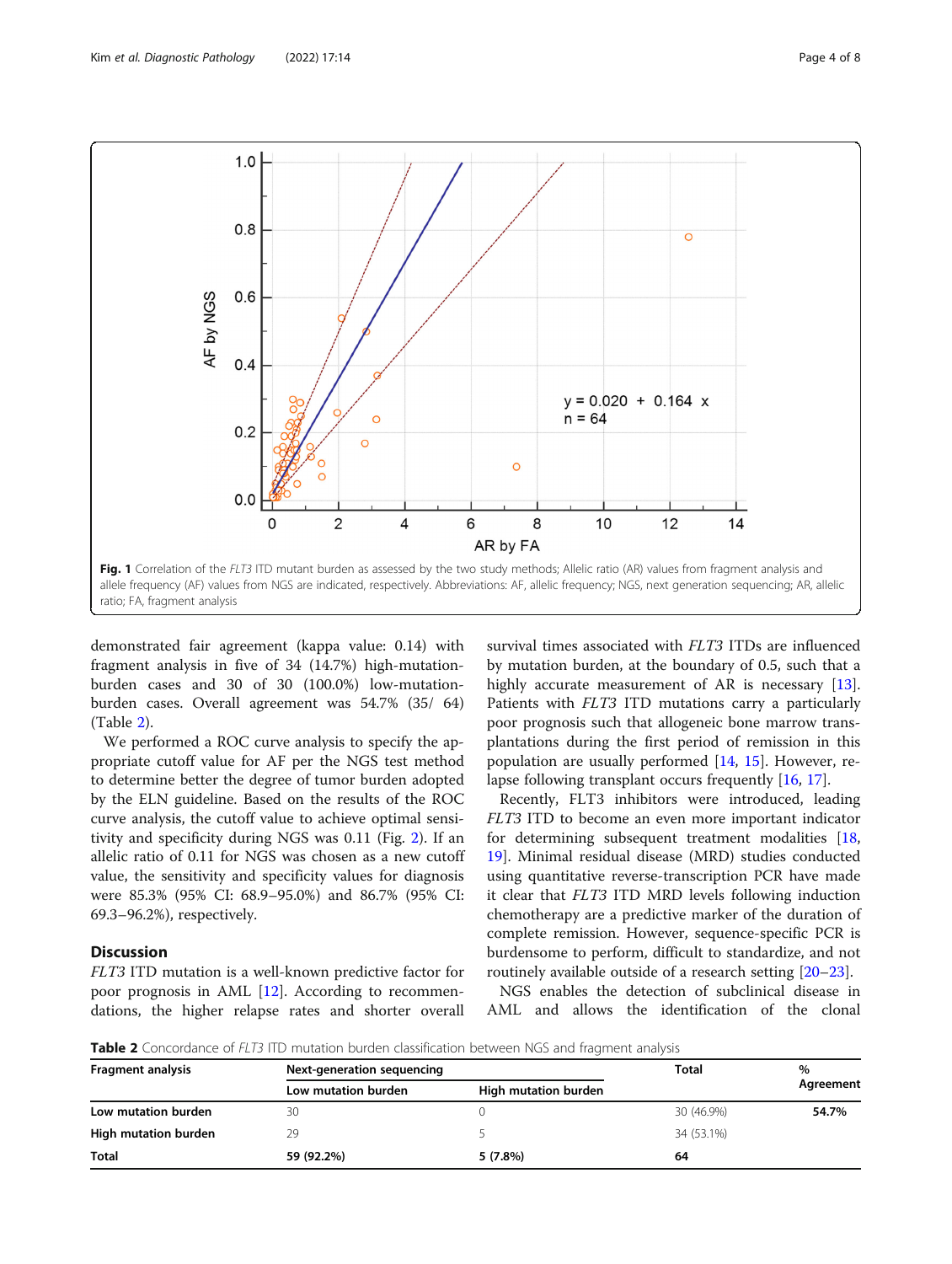<span id="page-4-0"></span>

by an AR value of greater than 0.5 by fragment analysis. By applying the cutoff value of 0.11, the AUC was 0.926 (95% CI: 0.833–0.977). ROC curve (solid line) with 95% confidence interval (dashed lines). The dotted line is a diagonal line

composition and dominance of FLT3 ITD mutations. Patients may harbor multiple FLT3 ITD clones, and clonal allelic burden change can be monitored by NGS [[20\]](#page-6-0). As the detection sensitivity of fragment analysis is known to be about  $1 \sim 5\%$  of the mutant allele burden due to PCR bias [\[24](#page-6-0), [25\]](#page-6-0), NGS is reported to demonstrate better analytical sensitivity than traditional fragment analysis [\[22](#page-6-0), [26](#page-6-0)]. If the disease burden is lower than 1%, it may not be detectable using the fragment method but could be detected by the NGS, and this low burden of disease could be linked to relapse after intensive chemotherapy or transplantation. Moreover, with the improved detection sensitivity of NGS relative to that of fragment analysis, the lack of a need for sequence-specific probes increases the flexibility of NGS deployment [[20](#page-6-0)–[23](#page-6-0)].

In this study, we used hybridization and capture enrichment with Illumina sequencing to sequence FLT3 and 496 other genes to determine the identification of FLT3 ITD in a multigene NGS panel. We used the Pindel algorithm for the variant caller system, which is a pattern-growth algorithm using read pairs wherein one

is partially or completely unaligned and is reported to be reliable for FLT3 ITD mutation detection, thus identifying the position and length of FLT3 ITD [[21](#page-6-0), [27](#page-7-0)]. Our results showed that the NGS method using the Pindel algorithm exhibited 99.6% concordance with fragment analysis.

One AML case (Patient 7) with discordant results from NGS and fragment analysis, respectively, demonstrated a relatively low mutation burden (0.6%) per NGS; this result was obtained from patient's follow-up sample. A small peak was detected in the fragment analysis from the follow-up sample, but the calculated AR was below the detection limit of fragment analysis that was considered negative. This patient harbored IDH2 (one missense), DNMT3A (one missense and one nonsense), and NCOR (one missense) gene mutations together with FLT3 ITD. After six cycles of hypomethylating therapy, the patient underwent NGS as well as FLT3 ITD fragment analysis. The mutation burden change of each mutation in this case is depicted in Fig. [3.](#page-5-0) Mutations other than FLT3 ITD revealed by fragment analysis persisted in follow-up samples, and bone marrow aspirate showed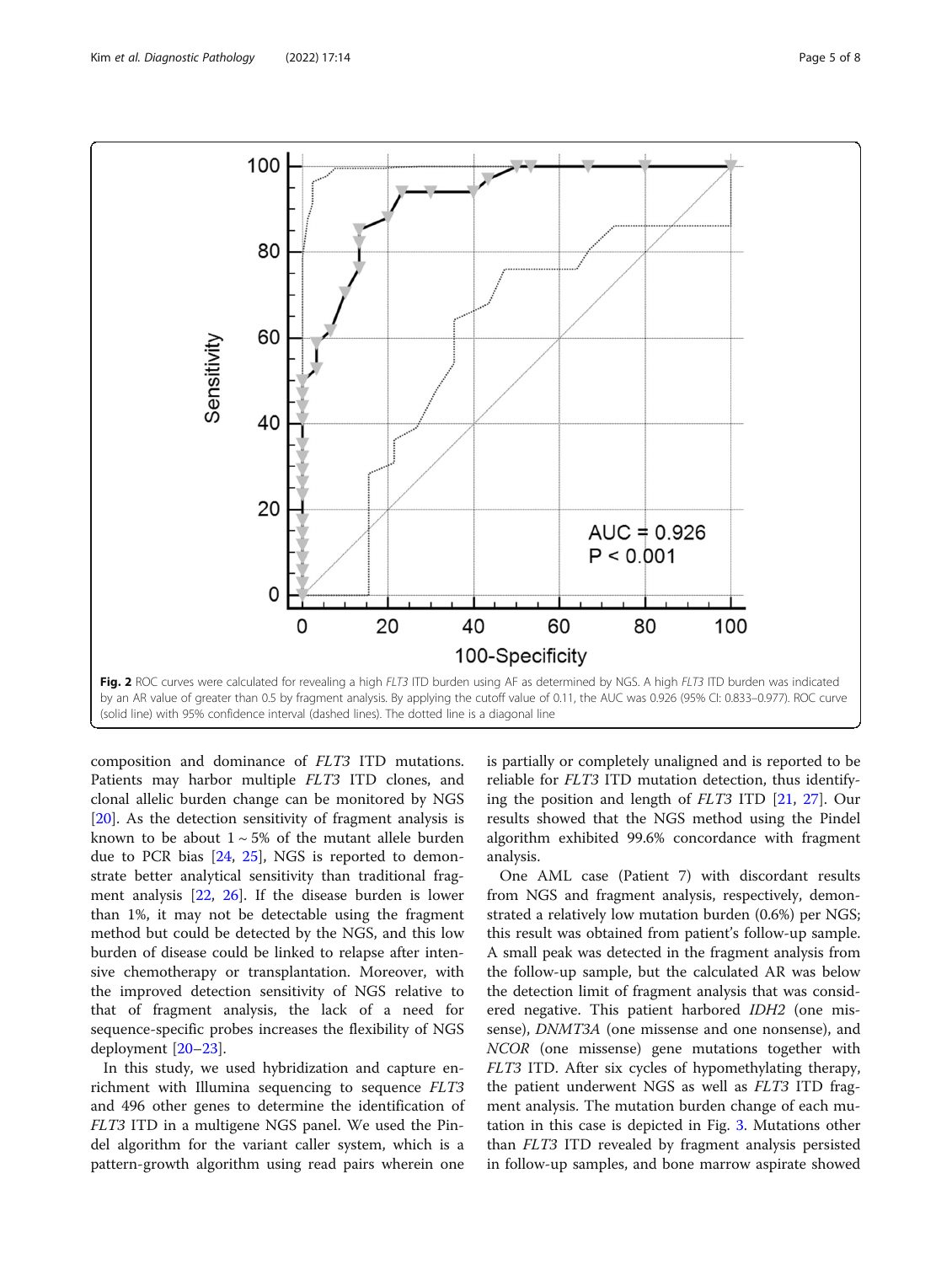<span id="page-5-0"></span>

a residual blast presence of approximately 5%. This patient ultimately relapsed four months into the follow-up period; this outcome suggested that low-level ITD alleles were missed by PCR, yet FLT3 ITD could be real. NGS presents a better potential to be incorporated into the clinical field in ITD detection. Like in our case, samples with a low mutation burden near the detection limit of the conventional fragment analysis could be detected more by the NGS method.

Quantitative analysis revealed a moderate degree of correlation between two methods in clinical samples  $(r =$ 0.757; slope: 0.164). The reason for this low regression slope is thought to be partly due to the well-known tendency of the Pindel algorithm to underestimate the mutant allele fraction [\[23,](#page-6-0) [26](#page-6-0), [27\]](#page-7-0). Also, the NGS capture efficiency bias could be the another reason for underestimating the mutation burden in detecting large indels [[23](#page-6-0), [28](#page-7-0)]. Accordingly, the ROC curve was analyzed, and, through our results, a cutoff value of 0.11—which is lower than 0.33, a cutoff corresponding to an AR value of 0.5 could be calculated. The diagnostic sensitivity in this case was 85.3%, which was an improved result relative to that achieved when applying the existing criterion to determine the degree of mutation burden. Our result was suggested that the criterion of AF from NGS to determine the degree of mutation burden—which is judged to be related to

the clinical prognosis in the current guideline—should be applied differently from 0.33. Future studies should evaluate whether the AF cutoff using NGS has a clinical prognostic value. When using NGS, various factors such as probe design, sequencing chemistry, and bioinformatics pipeline affect the results, so standardization efforts on setting cutoff will also be needed.

Sensitive yet reliable detection of FLT3 ITD is required in the clinical field, and monitoring of disease status offers a significant advantage for clinicians. Applying NGS analysis could help guide decision-making, including transplantation and timely use of FLT3 inhibitors. Using the NGS method, FLT3 ITD can be identified sensitively through a single test and other gene mutation patterns, which can increase comprehensive understanding of the disease. In addition, according to the assay and bioinformatics algorithm used, the laboratory should establish a standard for high mutation burden criterion based on established guidelines.

#### Supplementary Information

The online version contains supplementary material available at [https://doi.](https://doi.org/10.1186/s13000-022-01202-x) [org/10.1186/s13000-022-01202-x](https://doi.org/10.1186/s13000-022-01202-x).

Additional file 1 Supplementary Table 1. List of genes included in the hematologic malignancy-target gene panel. Supplementary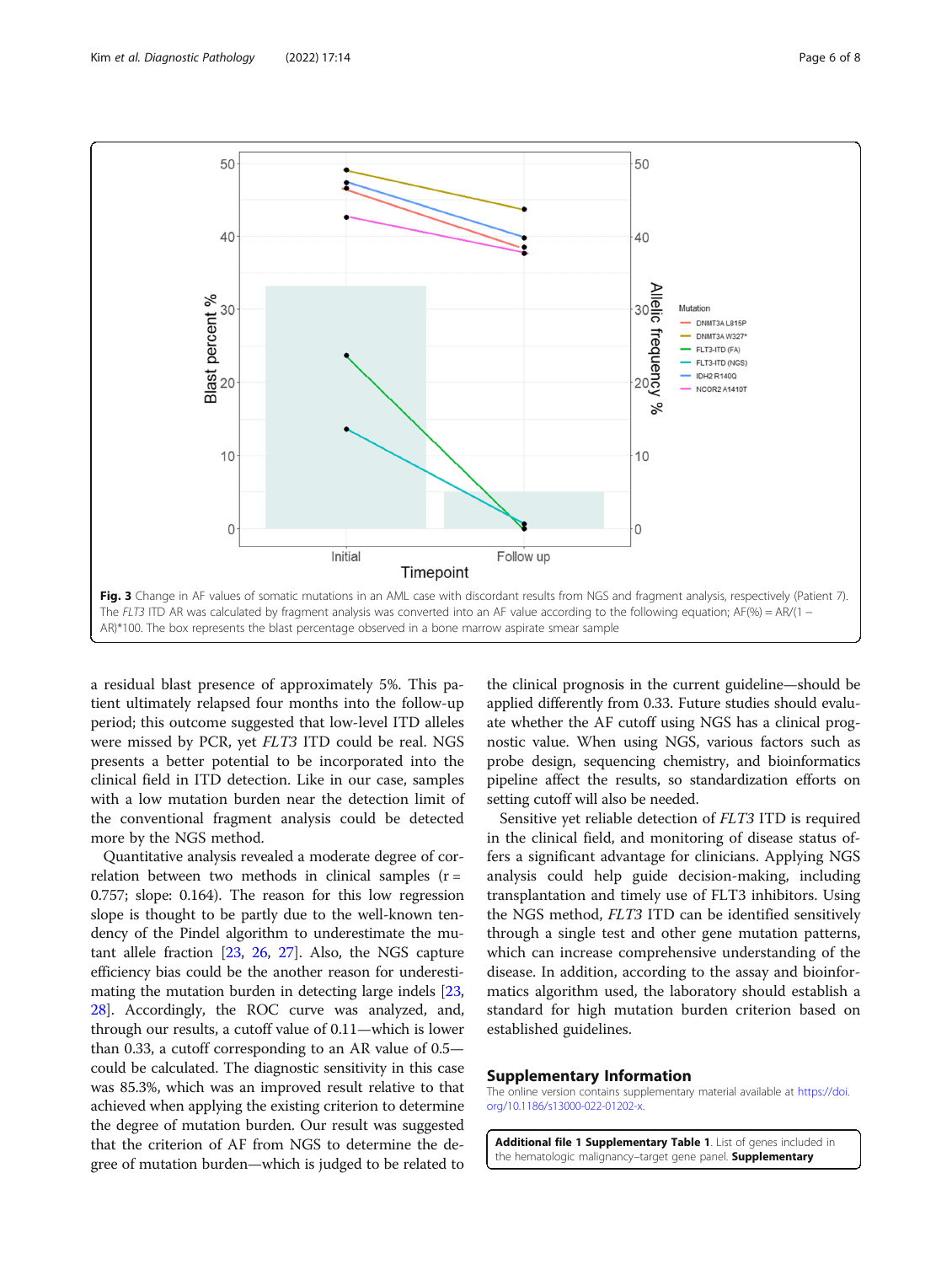<span id="page-6-0"></span>Table 2. Clinical information and FLT3 ITD results of samples obtained from patients. **Supplementary Table 3**. Clinical and biological characteristics of the studied patients with follow up samples. Supplementary Fig. 1. The bioinformatics pipelines used in this study. **Supplementary Fig. 2**. FLT3 ITD detection result by fragment analysis and by NGS in acute myeloid leukemia patient with discrepant case (Patient 7).

#### Authors' contributions

Jin Ju Kim: Data curation, formal analysis, writing—original draft. Kwang Seob Lee: Data curation. Taek Gyu Lee: Data curation and writing draft. Seungjae Lee: Formal analysis. Saeam Shin: Conceptualization, supervision, writing—review and editing. Seung-Tae Lee: Resources. All authors read and approved the final manuscript.

#### Funding

Supported by a grant from the National Research Foundation of Korea (2021R1I1A1A01045980).

# Declaration

### Competing interests

The authors declare that they have no competing interests.

#### Author details

<sup>1</sup>Department of Laboratory Medicine, Yonsei University College of Medicine, Severance Hospital, 50-1 Yonsei-ro, Seodaemun-gu, Seoul 03722, Republic of Korea. <sup>2</sup>Brain Korea 21 PLUS Project for Medical Science, Yonsei University, Seoul, Republic of Korea.

# Received: 7 October 2021 Accepted: 20 January 2022 Published online: 26 January 2022

#### References

- 1. Kottaridis PD, Gale RE, Frew ME, Harrison G, Langabeer SE, Belton AA, et al. The presence of a FLT3 internal tandem duplication in patients with acute myeloid leukemia (AML) adds important prognostic information to cytogenetic risk group and response to the first cycle of chemotherapy: analysis of 854 patients from the United Kingdom Medical Research Council AML 10 and 12 trials. Blood. 2001;98(6):1752–9. [https://doi.org/10.1182/](https://doi.org/10.1182/blood.v98.6.1752) [blood.v98.6.1752](https://doi.org/10.1182/blood.v98.6.1752).
- 2. Brandts CH, Sargin B, Rode M, Biermann C, Lindtner B, Schwäble J, et al. Constitutive activation of Akt by Flt3 internal tandem duplications is necessary for increased survival, proliferation, and myeloid transformation. Cancer Res. 2005;65(21):9643–50. [https://doi.org/10.1158/0008-5472.Can-05-](https://doi.org/10.1158/0008-5472.Can-05-0422) [0422](https://doi.org/10.1158/0008-5472.Can-05-0422)
- Levis M, Perl AE. Gilteritinib: potent targeting of FLT3 mutations in AML. Blood Adv. 2020;4(6):1178–91. [https://doi.org/10.1182/bloodadvances.201](https://doi.org/10.1182/bloodadvances.2019000174) [9000174.](https://doi.org/10.1182/bloodadvances.2019000174)
- 4. Stone RM, Mandrekar SJ, Sanford BL, Laumann K, Geyer S, Bloomfield CD, et al. Midostaurin plus chemotherapy for acute myeloid leukemia with a FLT3 mutation. N Engl J Med. 2017;377(5):454–64. [https://doi.org/10.1056/](https://doi.org/10.1056/NEJMoa1614359) [NEJMoa1614359](https://doi.org/10.1056/NEJMoa1614359).
- 5. Perl AE, Altman JK, Cortes J, Smith C, Litzow M, Baer MR, et al. Selective inhibition of FLT3 by gilteritinib in relapsed or refractory acute myeloid leukaemia: a multicentre, first-in-human, open-label, phase 1-2 study. Lancet Oncol. 2017;18(8):1061–75. [https://doi.org/10.1016/s1470-2045\(17\)30416-3.](https://doi.org/10.1016/s1470-2045(17)30416-3)
- 6. Döhner H, Estey E, Grimwade D, Amadori S, Appelbaum FR, Büchner T, et al. Diagnosis and management of AML in adults: 2017 ELN recommendations from an international expert panel. Blood. 2017;129(4):424–47. [https://doi.](https://doi.org/10.1182/blood-2016-08-733196) [org/10.1182/blood-2016-08-733196.](https://doi.org/10.1182/blood-2016-08-733196)
- 7. Murphy KM, Levis M, Hafez MJ, Geiger T, Cooper LC, Smith BD, et al. Detection of FLT3 internal tandem duplication and D835 mutations by a multiplex polymerase chain reaction and capillary electrophoresis assay. J Mol Diagn. 2003;5(2):96–102. [https://doi.org/10.1016/s1525-1578\(10\)60458-8.](https://doi.org/10.1016/s1525-1578(10)60458-8)
- Thiede C, Steudel C, Mohr B, Schaich M, Schäkel U, Platzbecker U, et al. Analysis of FLT3-activating mutations in 979 patients with acute myelogenous leukemia: association with FAB subtypes and identification of subgroups with poor prognosis. Blood. 2002;99(12):4326–35. [https://doi.](https://doi.org/10.1182/blood.v99.12.4326) [org/10.1182/blood.v99.12.4326.](https://doi.org/10.1182/blood.v99.12.4326)
- 9. Pollyea DA, Bixby D, Perl A, Bhatt VR, Altman JK, Appelbaum FR, et al. NCCN guidelines insights: acute myeloid leukemia, version 2.2021. J Natl Compr Cancer Netw. 2021;19(1):16–27. [https://doi.org/10.6004/jnccn.2021.0002.](https://doi.org/10.6004/jnccn.2021.0002)
- 10. Arber DA, Orazi A, Hasserjian R, Thiele J, Borowitz MJ, Le Beau MM, et al. The 2016 revision to the World Health Organization classification of myeloid neoplasms and acute leukemia. Blood. 2016;127(20):2391–405. [https://doi.](https://doi.org/10.1182/blood-2016-03-643544) [org/10.1182/blood-2016-03-643544.](https://doi.org/10.1182/blood-2016-03-643544)
- 11. Stirewalt DL, Pogosova-Agadjanyan EL, Tsuchiya K, Joaquin J, Meshinchi S. Copy-neutral loss of heterozygosity is prevalent and a late event in the pathogenesis of FLT3/ITD AML. Blood Cancer J. 2014;4(5):e208. [https://doi.](https://doi.org/10.1038/bcj.2014.27) [org/10.1038/bcj.2014.27](https://doi.org/10.1038/bcj.2014.27).
- 12. Heuser M, Ofran Y, Boissel N, Brunet Mauri S, Craddock C, Janssen J, et al. Acute myeloid leukaemia in adult patients: ESMO clinical practice guidelines for diagnosis, treatment and follow-up. Ann Oncol. 2020;31(6):697–712. <https://doi.org/10.1016/j.annonc.2020.02.018>.
- 13. Sakaguchi M, Nakajima N, Yamaguchi H, Najima Y, Shono K, Marumo A, et al. The sensitivity of the FLT3-ITD detection method is an important consideration when diagnosing acute myeloid leukemia. Leuk Res Rep. 2020;13:100198. <https://doi.org/10.1016/j.lrr.2020.100198>.
- 14. DeZern AE, Sung A, Kim S, Smith BD, Karp JE, Gore SD, et al. Role of allogeneic transplantation for FLT3/ITD acute myeloid leukemia: outcomes from 133 consecutive newly diagnosed patients from a single institution. Biol Blood Marrow Transplant. 2011;17(9):1404–9. [https://doi.org/10.1016/j.](https://doi.org/10.1016/j.bbmt.2011.02.003) [bbmt.2011.02.003.](https://doi.org/10.1016/j.bbmt.2011.02.003)
- 15. Bornhauser M, Illmer T, Schaich M, Soucek S, Ehninger G, Thiede C, et al. Improved outcome after stem-cell transplantation in FLT3/ITD-positive AML. Blood. 2007;109(5):2264–5; author reply 5. [https://doi.org/10.1182/blood-2](https://doi.org/10.1182/blood-2006-09-047225) [006-09-047225](https://doi.org/10.1182/blood-2006-09-047225).
- 16. Sengsayadeth SM, Jagasia M, Engelhardt BG, Kassim A, Strickland SA, Goodman S, et al. Allo-SCT for high-risk AML-CR1 in the molecular era: impact of FLT3/ITD outweighs the conventional markers. Bone Marrow Transplant. 2012;47(12):1535–7. [https://doi.org/10.1038/bmt.2012.88.](https://doi.org/10.1038/bmt.2012.88)
- 17. Brunet S, Labopin M, Esteve J, Cornelissen J, Socie G, Iori AP, et al. Impact of FLT3 internal tandem duplication on the outcome of related and unrelated hematopoietic transplantation for adult acute myeloid leukemia in first remission: a retrospective analysis. J Clin Oncol. 2012;30(7):735–41. [https://](https://doi.org/10.1200/JCO.2011.36.9868) [doi.org/10.1200/JCO.2011.36.9868](https://doi.org/10.1200/JCO.2011.36.9868).
- 18. Tsai HK, Brackett DG, Szeto D, Frazier R, MacLeay A, Davineni P, et al. Targeted informatics for optimal detection, characterization, and quantification of FLT3 internal tandem duplications across multiple nextgeneration sequencing platforms. J Mol Diagn. 2020;22(9):1162–78. [https://](https://doi.org/10.1016/j.jmoldx.2020.06.006) [doi.org/10.1016/j.jmoldx.2020.06.006.](https://doi.org/10.1016/j.jmoldx.2020.06.006)
- 19. Wu M, Li C, Zhu X. FLT3 inhibitors in acute myeloid leukemia. J Hematol Oncol. 2018;11(1):133. [https://doi.org/10.1186/s13045-018-0675-4.](https://doi.org/10.1186/s13045-018-0675-4)
- 20. Levine RL, Valk PJM. Next-generation sequencing in the diagnosis and minimal residual disease assessment of acute myeloid leukemia. Haematologica. 2019;104(5):868–71. [https://doi.org/10.3324/haematol.2018.2](https://doi.org/10.3324/haematol.2018.205955) [05955.](https://doi.org/10.3324/haematol.2018.205955)
- 21. Spencer DH, Abel HJ, Lockwood CM, Payton JE, Szankasi P, Kelley TW, et al. Detection of FLT3 internal tandem duplication in targeted, short-readlength, next-generation sequencing data. J Mol Diagn. 2013;15(1):81–93. <https://doi.org/10.1016/j.jmoldx.2012.08.001>.
- 22. Levis MJ, Perl AE, Altman JK, Gocke CD, Bahceci E, Hill J, et al. A nextgeneration sequencing–based assay for minimal residual disease assessment in AML patients with FLT3-ITD mutations. Blood Adv. 2018;2(8): 825–31. <https://doi.org/10.1182/bloodadvances.2018015925>.
- 23. Kim B, Kim S, Lee ST, Min YH, Choi JR. FLT3 internal tandem duplication in patients with acute myeloid leukemia is readily detectable in a single nextgeneration sequencing assay using the Pindel algorithm. Ann Lab Med. 2019;39(3):327–9. [https://doi.org/10.3343/alm.2019.39.3.327.](https://doi.org/10.3343/alm.2019.39.3.327)
- 24. Kim Y, Lee GD, Park J, Yoon JH, Kim HJ, Min WS, et al. Quantitative fragment analysis of FLT3-ITD efficiently identifying poor prognostic group with high mutant allele burden or long ITD length. Blood Cancer J. 2015;5(8):e336. <https://doi.org/10.1038/bcj.2015.61>.
- 25. Grunwald MR, Tseng LH, Lin MT, Pratz KW, Eshleman JR, Levis MJ, et al. Improved FLT3 internal tandem duplication PCR assay predicts outcome after allogeneic transplant for acute myeloid leukemia. Biol Blood Marrow Transplant. 2014;20(12):1989–95. [https://doi.org/10.1016/j.bbmt.2](https://doi.org/10.1016/j.bbmt.2014.08.015) [014.08.015](https://doi.org/10.1016/j.bbmt.2014.08.015).
- 26. Schranz K, Hubmann M, Harin E, Vosberg S, Herold T, Metzeler KH, et al. Clonal heterogeneity of FLT3-ITD detected by high-throughput amplicon